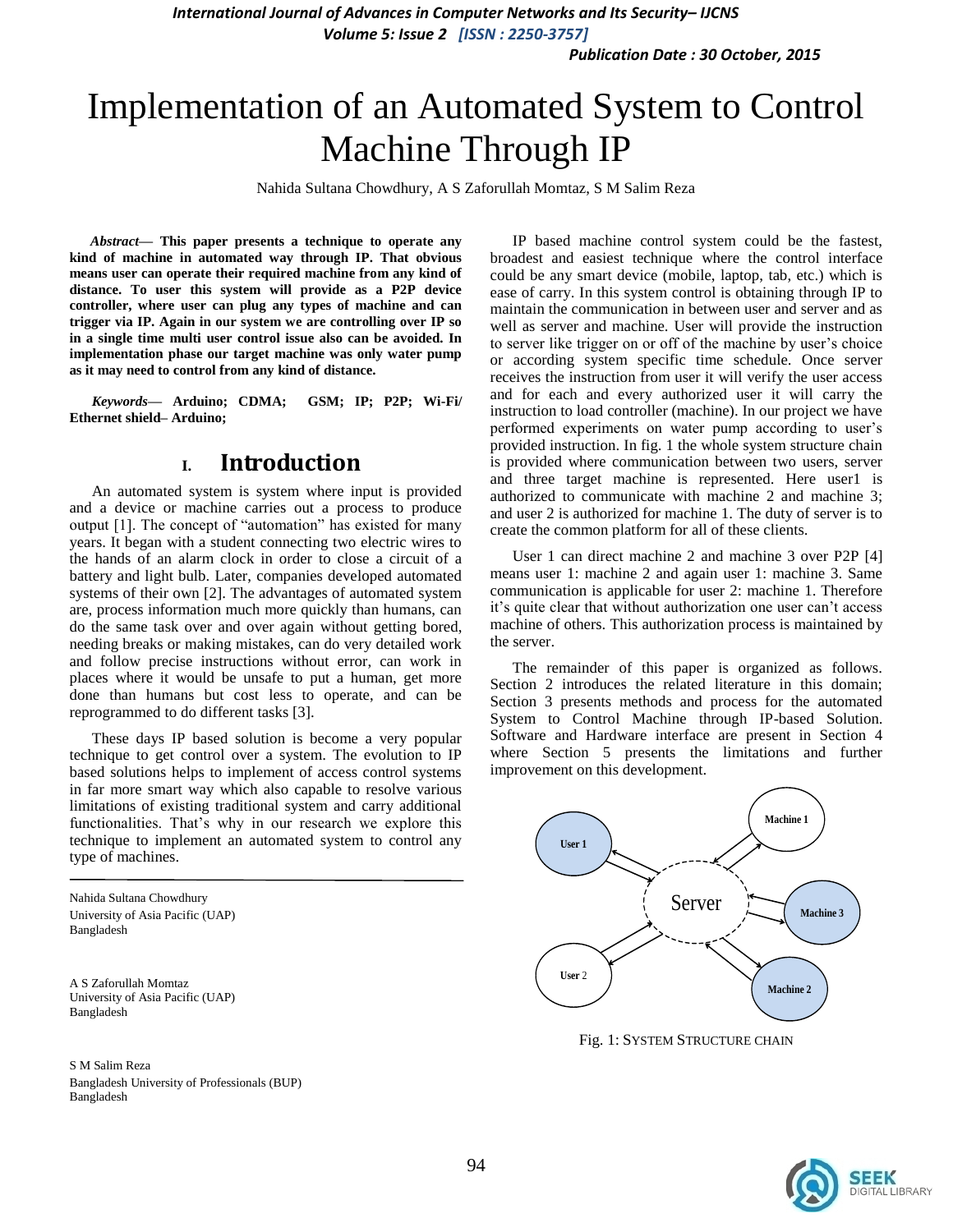#### *Publication Date : 30 October, 2015*

## **II. Related Literature**

In [5] authors has implemented such system via Cellular Mobile Telephony that required to give a phone call to the system mobile phone then will receive an output from the mobile vibration motor. This output voltage will go to the Microcontroller ADC pin as an input. When provide 1 call to the system mobile phone then the vibration motor will give 4 times output repeatedly. This output will go to Microcontroller as an input and for 4 times inputs Microcontroller give an output to the output pin. This output will go to the Relay and the Relay switch will be on. Then the motor will start to pump water. Again when give a call to the circuit mobile phone then the input go to the Relay then the Relay switch will be off and as a result the motor will be stopped pumping water. The block diagram of this system is given in fig. 2.

There are several limitations exist in this project are: a) system dependent mobile phone battery need be charged always; b) mobile phone connection must be valid; c) mobile operator company network must have the coverage in that area; d) Most importantly this system can't handle multi-user control issue in a single time.

In our proposed system the dependency on mobile phone totally transferred to Wi-Fi or Ethernet service. Thus issues related with mobile phone aren't our concern anymore in this project. The key point of this project is, it is capable to deal the multi-user access issue in a single time. And to do that in this project we have introduced P2P communication to ensure that in a single time one user can only access the system and in our system only authorize users has the right to access.



Fig. 2: SYSTEM DIAGRAM STATED IN [5]

## **III. Proposed Automated System**

Our approach automatically control machine through IP and resist unauthorized users access too. To develop this system Arduino Uno R3 [6] is introduced in this project.



Fig. 3: COMMAND-RESPONSE CHAIN

Using Wi-Fi / Ethernet shield (compatible with Arduino) [7] [8] user sends command to Arduino UNO R3 board viceversa. In a continuous process then micro-processor send bits to load controller (machine) that is an instruction about to load/unload device. Now if load instruction is true then load controller will trigger the device. The describe procedure is graphically presented in above fig. 3.

This section will explain the details of our approach, starting with the flowchart and will lead to the system pseudo code. In fig. 4, system starts to proceed with an input, is an instruction/command receives from user via IP. Then server task is, to detect that is user has the access to get control over that requested machine or not. If no then discard the command or cease the connection. And if yes then categorize the system time duration.



Fig. 4: FLOW CHART OF AUTOMATED MACHINE CONTROL SYSTEM

Henceforth it's required to check the user dependency. Because in our system we left a scope to operate machine by manually and will be decided in this step. Finally if not user dependent then machine will be turned on and will continue execution up to system defined time. At the final stage, once the instruction completes the execution then will discard comment or close the communication with the user and will wait for further instruction from user-end. Pseudo codes are given in fig. 5.

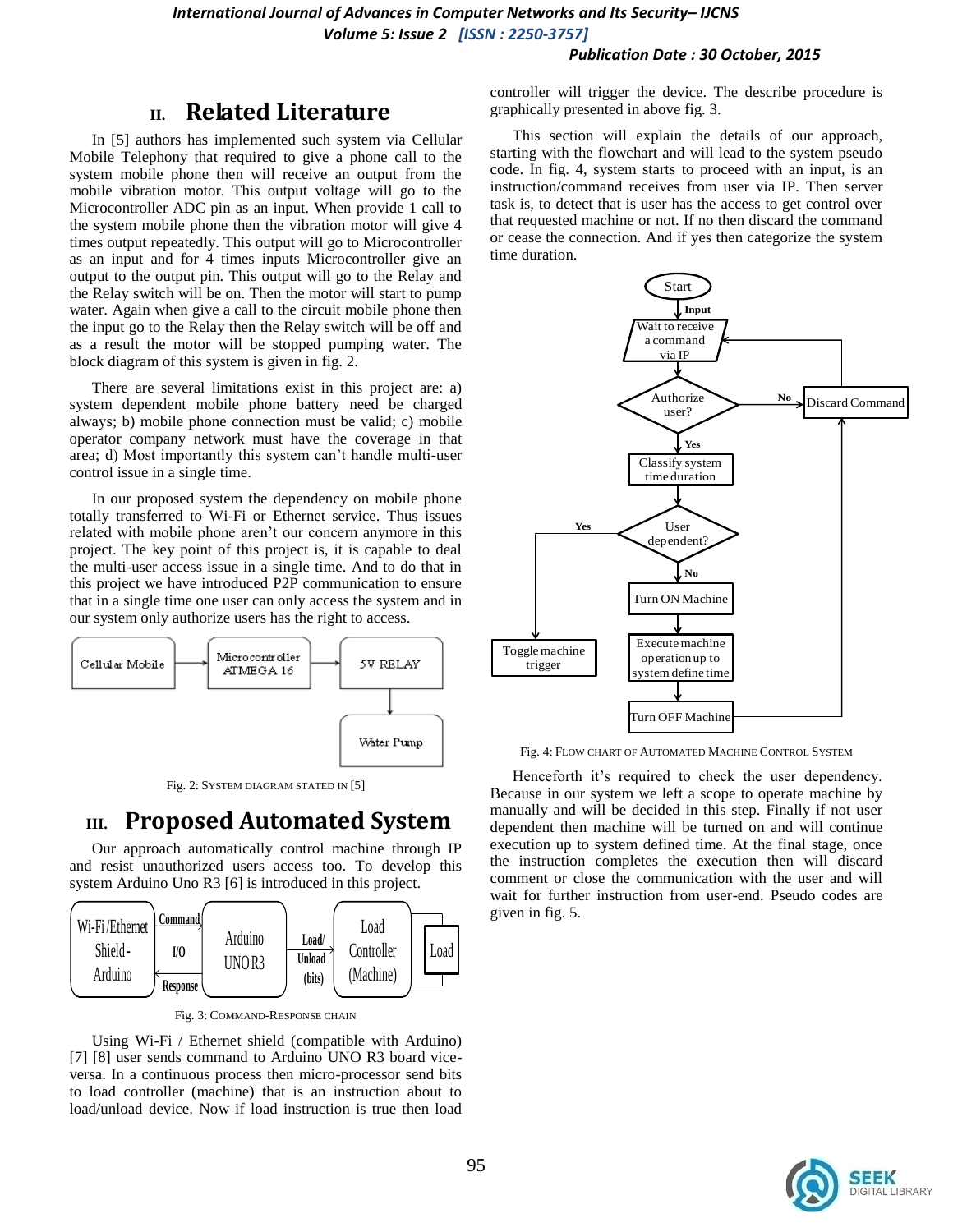#### *International Journal of Advances in Computer Networks and Its Security– IJCNS Volume 5: Issue 2 [ISSN : 2250-3757]*

#### *Publication Date : 30 October, 2015*

VAR \_COMMAND, \_TIME\_SPAN, \_LOAD\_MACHINE = FALSE, \_IN\_LOAD = FALSE WHILE TRUE

\_COMMAND = GET\_IP\_COMMAND() IF IS\_USER\_AUTHENTICATED THEN IF USER\_DEPENDENCY THEN IF ! \_IN\_LOAD THEN \_LOAD\_MACHINE = TOGGLE

END\_IF

```
ELSE
           IF ! _LOAD_MACHINE THEN
                 IF ! _IN_LOAD THEN
                        _IN_LOAD = TRUE
                        TIME_SPAN = GET_TIME_SPAN( _COMMAND )
                        _SET_TIME(_TIME_SPAN )
                        _START_TIMER(FUNCTION(){
                              _IN_LOAD = FALSE
                        })
                 END_IF
           END_IF
      END_IF
END_IF
```
**WEND** 

Fig. 5: PSEUDO-CODE OF PROPOSED SYSTEM

# **IV. Software and Hardware Interface**

User interface to control the machine is used here is simply a web interface placed in fig. 6. In this Web interface 4 buttons is placed where 3 are timer button use to set a range of time duration (such as 300s, 180s, 60s) and another is start-up button use to trigger the machine. To send the user actions from this web interface Wi-Fi or Ethernet service is required.



Fig. 6: WEB INTERFACE FOR USER

Load controller part (in fig. 7) contains Arduino, set of buttons, and water pump; where in presence of Wi-Fi/ Ethernet Arduino is receiving the instruction from user-end via IPand then proceed action based on that. Switchis placed to keep the scope of manually turn on or off the machine. Currently the system has been developed for dc to dc and dc to ac load control that can deal with maximum 220 volt, 50-60 HZ.



Fig. 7: HARDWARE INTERFACE

# **V. Limitation and future work**

This paper presents a technique to operate any kind of machine via IP that can operate from any kind of distance and can control multi user control issue in a single time. For communication P2P mechanism is followed throughout the system. That ensures that without proper authorization user will not able to access any of target machines.

In this approach, Internet service is mandatory which implies a continuous service cost. And most importantly if system lost the internet connection user will lose the control over machine too.

In future work the effort will be to minimize the runtime cost by switching Wi-Fi network to telephony network. In our next step we will try to make this project under GSM (Global System for Mobile Communications) and CDMA (Code Division Multiple Access) coverage to ensure the system usages in mass scale.

### *References*

- [1] www.gordonschools.aberdeenshire.sch.uk/Departments/Computing/Stan dardGrade/AutoSysWeb/1Introduction.htm
- [2] Armando Roy Delgado, Rich Picking and Vic Grout; Remote-Controlled Home Automation Systems with Different Network Technologies.
- [3] www.gordonschools.aberdeenshire.sch.uk/Departments/Computing/Stan dardGrade/AutoSysWeb/2Advantages.htm
- [4] Bryan Ford, Pyda Srisuresh, Dan Kegel; Peer-to-Peer Communication Across Network Address Translators; ATEC '05 Proceedings of the annual conference on USENIX Annual Technical Conference, 2005.
- [5] Subrata karmoker, Kazi Shamsul Arefin and A. S. Zaforullah Momtaz; Controlling Water Pump Machine Using Cellular Mobile Telephony; IJCIT, Volume 02, Issue 01, 2011.
- [6] Arduino UNO R3: http://arduino.cc/en/Main/arduinoBoardUno
- [7] Arduino WiFi Shield: arduino.cc/en/Main/ArduinoWiFiShield
- [8] Arduino Ethernet Shield: arduino.cc/en/Main/ArduinoEthernetShield